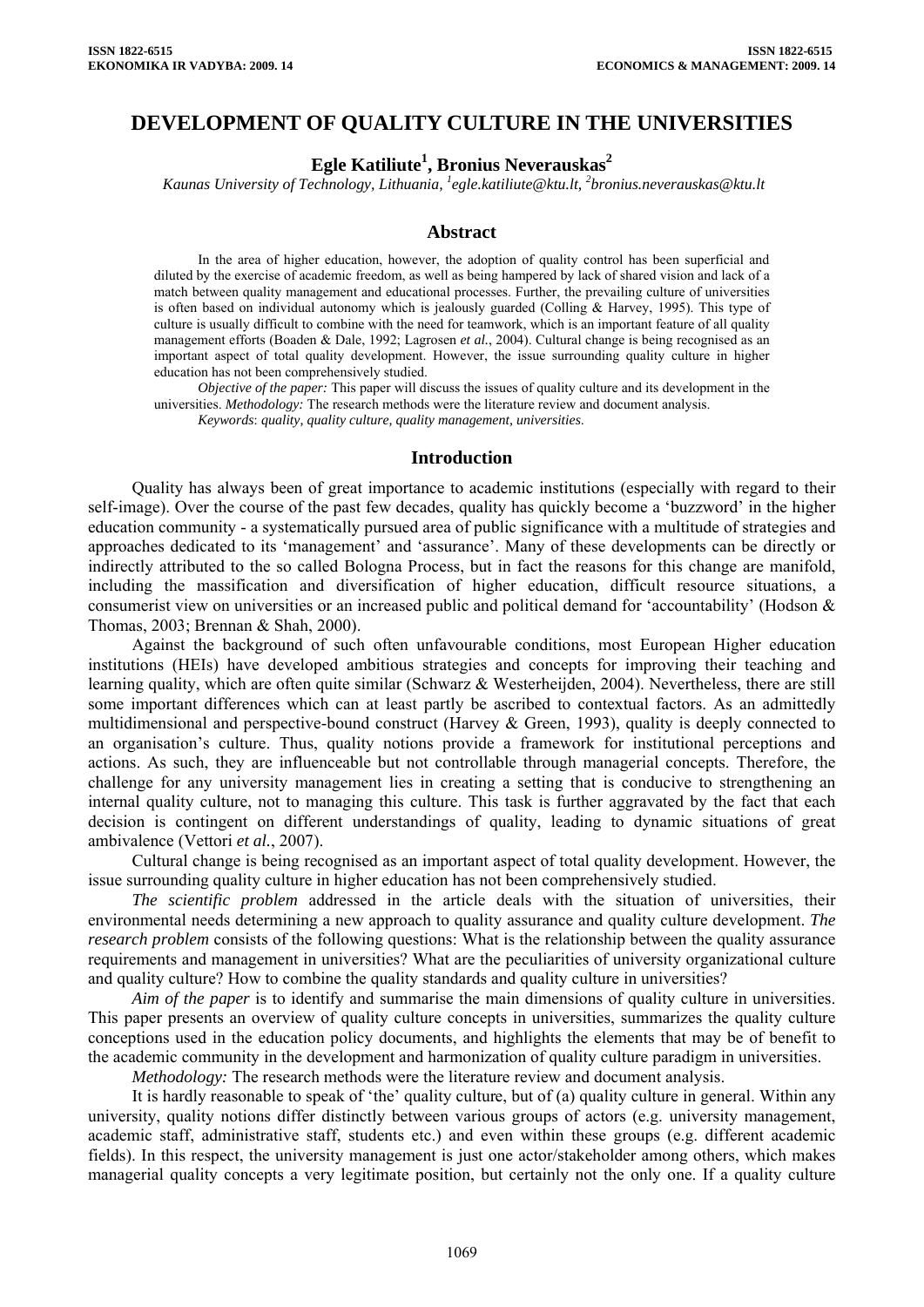should indeed be sustained by the whole organisation, its basic principles have to be largely shared or at least accepted (Vettori *et al.*, 2007). In our paper we review a theoretical framework for quality culture development. The first section of the article deals with interpretations of quality, their understanding in higher education context. In the second section, it is attempted to outline the main issues about organisational and quality culture in the universities. Finally, in the last section, possible controversial combination "quality standards versus quality culture" are analyzed. The paper ends with conclusions.

## **Quality Assurance in Higher Education Institutions: Managing Change**

Quality in higher education may even be more difficult to define than in most other sectors. The issue of what constitutes high quality teaching and learning is one which is of prime importance in the development of quality assurance systems, and one which is often not explicitly addressed. There is a growing consensus that high quality teaching is not just about high quality presentation of content, nor just about the implementation of high quality teaching skills. High quality teaching is fundamentally about affording high quality student learning (Ramsden, 1992). Assuring quality of teaching based on this concept of quality teaching is about keeping a focus on how and what students are learning, and how this can be improved (Trigwell & Prosser, 1991; Prosser, 1993; Žiliukas & Katiliūtė, 2008). It is fundamentally about affording a context in which high quality learning is possible and is encouraged (Marthens & Prosser, 1998).

Discussing quality in higher education, Harvey & Green (1993) propose five discrete but interrelated ways of thinking about quality:

- *Quality as exceptional*. Quality is regarded in terms of excellence, which means something special or exceptional. High standards are exceeded.
- *Quality as perfection or consistency*. The focus is on processes and specifications that are aimed to be perfectly met. Excellence, in this case, means "zero defects", i.e. perfection.
- *Quality as fitness for purpose*. Quality has meaning only in relation to the purpose of the product. In traditional quality management, the "fitness for purpose" notion is related to the customers. In higher education, however, Harvey und Green (1993) see the view of quality as "meeting customer requirements" as problematic due to the contentiousness of the notion of "customer" and the difficulty for, e.g. students to specify what is required.
- *Quality as value for money*. Quality is equated with levels of specifications and is directly related to costs.
- *Quality as transformation*. The process should ideally bring about a qualitative change, a fundamental change of form such as the phase transition when water transforms into ice as the temperature is lowered. This view can be found in the thinking of major Western philosophers as well as in Eastern philosophies. In education, the transformation can take the form of enhancement and empowerment (Lagrosen *et al.*, 2004).

Standards and Guidelines for Quality Assurance in the European Higher Education Area (2005) are based on a number of basic principles about quality assurance, both internal in and external to higher education in the European Higher Education Area (EHEA). These include: providers of higher education have the primary responsibility for the quality of their provision and its assurance; the interests of society in the quality and standards of higher education need to be safeguarded; the quality of academic programmes need to be developed and improved for students and other benefici aries of higher education across the EHEA; there need to be efficient and effective organisational structures within which those academic programmes can be provided and supported; transparency and the use of external expertise in quality assurance processes are important; there should be encouragement of a culture of quality within higher education institutions; processes should be developed through which higher education institutions can demonstrate their accountability, including accountability for the investment of public and private money; quality assurance for accountability purposes is fully compatible with quality assurance for enhancement purposes; institutions should be able to demonstrate their quality at home and internationally; processes used should not stifle diversity and innovation.

Green (1994) argues that, given the difficulties in defining quality in higher education it is necessary to define as clearly as possibly the criteria that each stakeholder uses when judging quality and take all these competing views into account. In time, the customer-based definitions seem to have come to prevail, but in reality, they all need to be integrated. Ideally, quality management can thus be a means of bridging the gap between external quality management, starting with customer perceived quality, and internal quality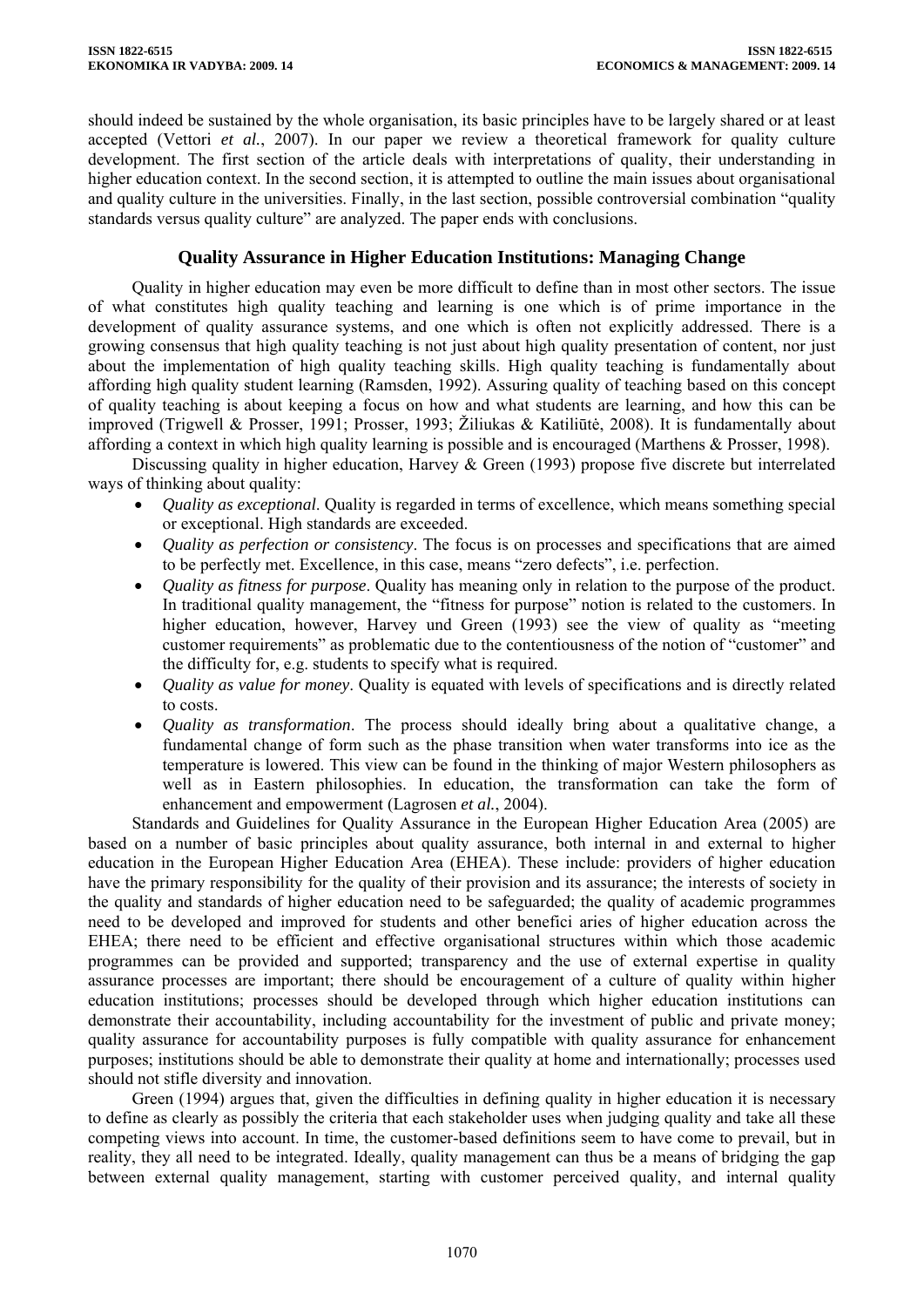management focused on conformance (Lagrosen *et al.*, 2004; Katiliūtė, 2008; Staškevičiūtė & Neverauskas, 2008). Regarding the demand for increased quality (Staškevičiūtė & Čiutienė, 2008), to date several authors have introduced the principles of TQM (*total quality management*) into various aspects of the educational arena as a step towards bringing better management to higher education. TQM helps to achieve and maintain excellence in higher education (Ho & Wearn, 1996). TQM is customer-focused and revolves around the concept of customer satisfaction. The definition of quality as fitness for purpose has been particularly popular in universities (Lomas, 2002) and to a large extent explains why TQM has often been adopted as a quality management strategy. It is a standard quality management model that has been used extensively in the business and commercial sectors for many years.The six main elements of TQM are: (1) customerdefined quality; (2) internal and external customers; (3) employee involvement; (4) error-free processes that eliminate waste; (5) performance management; and (6) continuous improvement (Rowley, 1996).

There are numerous quality management models, such as TQM, ISO 9000, IiP or EFQM, which are designed to help enhance quality within an organisation. The choice of quality management initiative will depend in part on a university's definition of quality. Defining quality is problematic as the notion is contested (Newton, 2002). However, these quality initiatives *per se* are unlikely to lead to success. As well as the chosen strategy or strategies being appropriate for the organisation, the organisation's structures, and therefore its communication channels, need to be such that the initiative(s) can be disseminated effectively. A conducive organisational culture is required in order that new ideas can be discussed, assimilated, modified, accommodated and then implemented. Similarly, it is not enough to restructure the organisation and focus on faculties rather than departments or schools. Nor is it likely to be enough to concentrate on changing culture without the impetus of an appropriate and relevant strategy allied to the required form of organisational structure. The inter-relatedness and interdependence of strategy, structure and culture mean that all three require the full and constant attention of senior managers and other institutional agents of change.

Effective top-level leadership and commitment to this quality improvement strategy are also required if there is to be total customer satisfaction (Ho & Wearn, 1996). If quality is to be embedded successfully in a department or a university, then high-level management and leadership abilities will be crucial in achieving this. Determining and then implementing the appropriate strategy, putting in place the complementary organisational structure and developing a conducive and supportive organisational culture are all problematic and present major challenges for senior staff. Barnett (1992) has some most helpful advice. He makes the important distinction between management *of* quality and management *for* quality. Management *of* quality, he argues, is associated more with the leadership style of an army general, whereas management *for* quality requires the leadership style of a conductor of an orchestra. Just as a conductor brings in particular instrumentalists at certain times and determines the pace and volume of the music, so senior managers need to lead the members of the academic unit sensitively and skilfully. Barnett (1992) is advising them to employ and encourage the more subtle "two i" approach of inform and involve rather than the army-style "two c" approach of command and control. Collegial discussion can assist greatly in a "two i" approach by "engaging the hearts and minds" of staff and resulting in broad agreement about how to proceed (Yorke, 2000).

To embed quality, transformational leaders are required rather than just transactional managers. Such people are able to provide a guiding vision and gain commitment (Ramsden, 1992) and have the personal qualities of passion, integrity, curiosity and daring. Transformational leaders innovate and originate, focus on people rather than systems, ask what and why and play an active role in raising expectations (Gordon, 2002). The transformative leadership skills of all staff involved in change will have to be of the highest order if behaviours, beliefs, values and basic assumptions are to be altered (Schein, 2004; Fullan, 2001).

## **University Organisational Culture and Quality**

There is a multitude of definitions of culture, each with its own slight variation depending on the focus of study, but most suggest culture is the pattern of arrangement, material or behaviour which has been adopted by a society (organization, group, or team) as the accepted way of solving problems. As such, culture may be taken to include all the institutionalized ways and the implicit beliefs, norms and values and premises which underline and govern behaviour (Ahmed *et al.*, 1999).

Organisational culture has been defined as the values, myths, heroes and symbols that have come to mean a great deal to the people who work in a particular organisation. Essentially, it is the way we do things round here. It can also be considered as the glue that holds an organisation together (Baron, 1994). An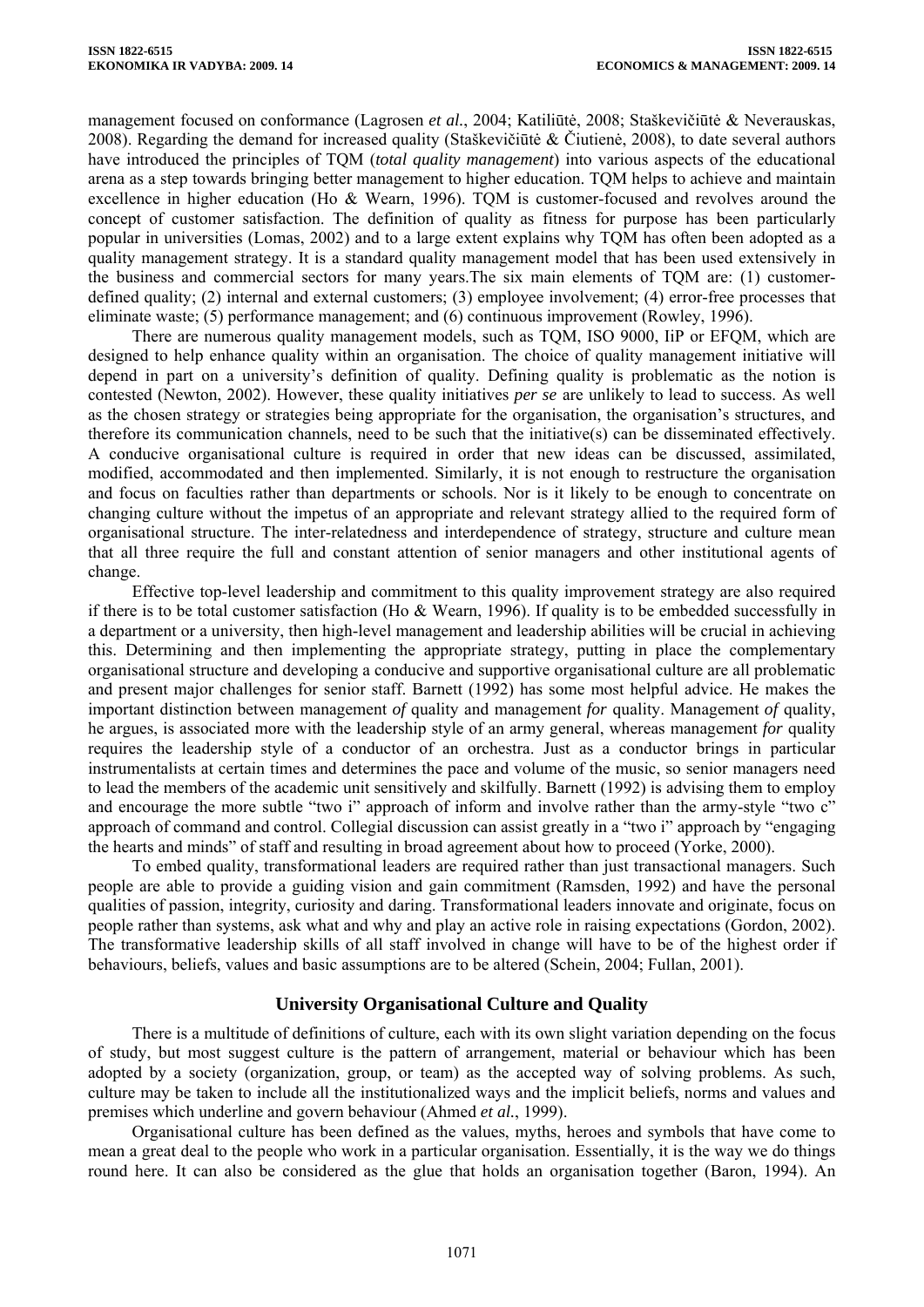organisation's culture is made up of a variety of rituals, stories, myths, routines and stories and underpinning assumptions and values. It is also greatly affected by organisational structure and the distribution of power.

Simple definitions of organisational culture suggest that it can be considered in isolation and the notion is straightforward and uncomplicated. However, organisational culture should be examined in relation to its structure, the technology that it adopts and the environment within which it operates (Bax, 1991).

The culture of an organisation is influenced by numerous factors. Hofstede *et al.* (1990), on the basis of their research into multi-national organisations, identify six independent dimensions based on whether the organisation: (1) is process-oriented or results-oriented; (2) is job-oriented or employee-oriented; (3) is parochial or professional in outlook; (4) operates in a closed system or an open system where it is subject to a far greater degree to the political, economic, social and technological environment; (5) adopts a normative or a pragmatic approach; and (6) exercises loose or tight control over its employees. Each of these dimensions will affect basic assumptions, beliefs and values and, consequently, their manifestation through organisational artefacts (Schein, 2004; Lomas, 1999).

Many researchers argue that organisations are an amalgam of a variety of different cultures rather than just one pervasive culture. The size of an organisation has an effect on its culture. Once an organisation has grown beyond a size where it is possible for members to communicate regularly, then there is likely to be the development of sub-cultures which have basic assumptions, beliefs and values that may differ from those of senior managers. Such sub-cultures could form in a department of an organisation, those employees who work in a particular geographic location or people who regularly take lunch together (Schumacher, 1997). People with a common workplace and/or who use the same catering facilities will interact on a regular basis and, consequently, are likely to form as a group and develop a distinctive group culture. Thus, in large organisations, it is likely that an employee interacts with many other organisational members and so it is possible that he/she is a part of a number of sub-cultural systems. It is not clear to this employee what the organisational culture is. An organisation can be seen as a mosaic of subcultures. However, unlike the pieces that make up a mosaic, the edges of each sub-culture are not always clear and well-defined. Culture can be seen on occasions to be a differentiating rather than an integrating force (Lomas, 1999).

Culture is not fixed and stable, but can be regarded as the result of multiple interactions, involving all participants of these interactions. Accordingly, the focus lies on developing structures of social meaning *(sense making)*, which form the basis of every interpretation of organisational activities, events or observances and their interconnection with specific action sequences. Geertz (1993) points out that culture is the fabric of meaning in terms of which human beings interpret their experience and guide their action; social structure is the form that action takes, the actually existing network of social relations. As this interpretative process takes place permanently and depends on specific contexts of action, organisational culture is in a state of continuous and dynamic change and is not necessarily homogeneous, thus reflecting an organisation's internal complexity. As a result, a university's culture has to be comprehended as a historically grown social phenomenon that is very likely differentiated into several subcultures, but without guaranteeing that the participants are completely aware of the single components (Vettori *et al.*, 2007).

So, culture is the key factor underpinning success in terms of developing the necessary commitment to any form of change. Quality culture is the main ingredient in a successful TQM program (Westbrook, 1993). An organization with a 'quality culture' can be defined as one having clear values and beliefs that foster total quality behaviour. Changing organizational culture is increasingly recognized as one of the primary conditions for successful implementation of total quality management (Hildebrandt *et al.,* 1991).

Schein's (2004) simple model of organisational culture is helpful in identifying the three key aspects of organisational culture: (1) tangible artefacts such as buildings, de´cor and facilities; (2) beliefs and values; and (3) underlying assumptions. For example, great attention, with the attendant expenditure, can be given to the quality of lecturing facilities, but staff need to be committed to an underpinning philosophy, beliefs, values and basic assumptions if quality is to be embedded. It can be considered that there has been some success in embedding quality when there is little or no discussion about quality because it is a basic assumption of members of an organisation. Yorke (2000) notes that a quality culture in an institution has been created when there is an orientation towards the needs of all its stakeholders and there are clear, effective mechanisms to support its entire staff in endeavouring to achieve the be a commitment throughout the organisation to quality and its continuous improvement.

Vettori *et al*. (2007) argued that the Quality Culture approach promoted by the EUA (EUA, 2006, 2005), differs clearly from traditional quality assurance strategies, dedicating more attention to developmentoriented and value-based aspects. Although Sursock (2004, cf. Vettori *et al.*, 2007) goes a little bit too far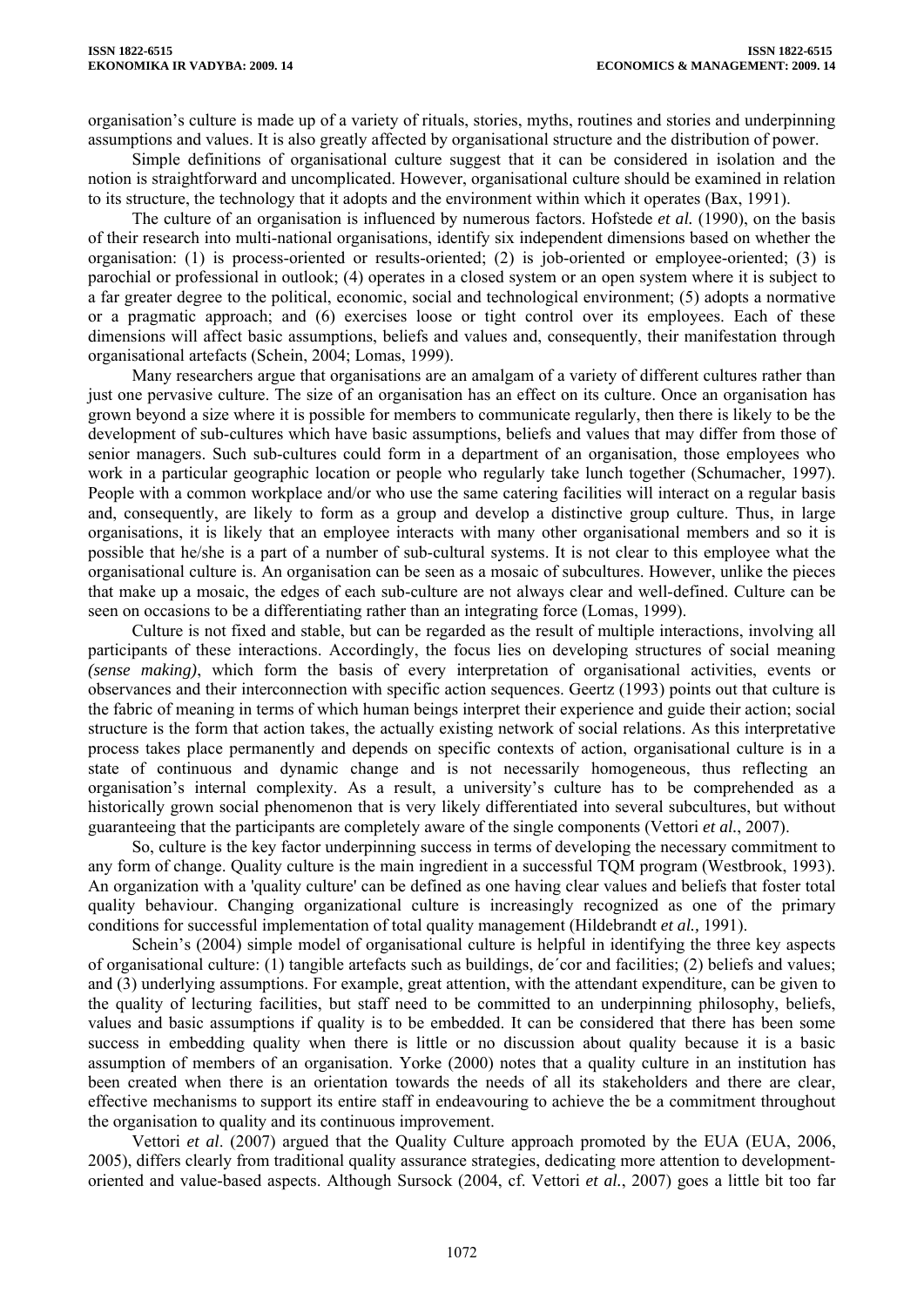when naming the EUA approach more 'neutral' than most others – ideological issues may be different, but they are still present –, it still stands out positively from a number of rather technocratic top-down concepts of recent years. In the quality culture perspective, quality is not beheld as a process that can be operated through evaluation and measurement procedures alone, but as values and practices, that are shared by the institutional community and that have to be nurtured on many levels (e.g. by considering the subcultures in the respective academic subunits) and by various means at the same time. The approach demands the involvement of multiple internal and external stakeholders, acknowledging the fact that a quality culture cannot be implemented from above, although strong leadership may be necessary for starting and promoting the process in the first place. Quality measurement and quality control are undoubtedly important elements of such an approach (as they are of any quality management system), but they cannot be regarded as quality guarantors *per se*, rather needing to be embedded in an overarching framework that is in line with the institutional objectives and focuses on continuous improvement.

Differing quality notions can eventually be traced back to group (or subculture) specific norms and values, indicating that many culture-relevant aspects are located on a level that is scarcely accessible or alterable, but nevertheless affects organisational attitudes and actions to a considerable extent. In many ways, such latent components are at the base of culture, as they underlie most conscious operations. Schein (2004) names them underlying assumptions, encompassing beliefs, habits of perception, thoughts and feelings that are unconscious yet taken for granted. Unless newly founded, universities already have quality cultures of their own. The main challenge lies in changing this informal and implicit culture to a formal and explicit culture and in making the difference understandable (EUA, 2006). At the same time, any activities dedicated to this aim have to take the hitherto existing structures and processes into consideration as well.

The quality culture approach is closely related to the concept of organisational learning. From a theoretical perspective, irritations (e.g. based on feedback) in the form of structural modifications (e.g. curricular alterations) get incorporated into an organisational system of actions over the course of the learning process. In order to reconstruct this learning process, it is necessary to understand the conditions that lead to the formation of such irritations, as they are not simply a subject to perception, but nevertheless result in a palpable alteration of structures of action. Thus, certain sensitivity for specific irritations (i.e. an awareness of quality and quality criteria respectively) is required. Influencing the patterns of explanation and interpretation that prevail in a certain organisational context will – at least in a long-term perspective – produce better results than simply reworking evaluation methods or implementing new procedures (even though both sides are obviously interrelated) (Vettori *et al.*, 2007).

Adopting a quality culture approach requires two strategic decisions that do not sit comfortably with traditional (quality) management approaches. Firstly, it is necessary to empower all actor groups that hold a stake in the teaching and learning processes (stakeholder-orientation), enabling them to develop their own quality goals, initiatives and measures (within the overall framework defined by the institutional mission) and making productive use of the actors' self-organisational abilities. Secondly, this depends on a huge amount of trust that these groups are willing and able to support such an endeavour. This means that all members of the university are held responsible for the organisational developments (Patton, 2002).

The whole quality process has to be accompanied by trustand confidence-building actions. The EUA report on the Quality Culture Project (2006) states the importance of information for developing a quality culture. But even more important than a well-designed system for circulating information is communication in the meaning of reciprocal reconcilement. The corresponding efforts have to build up on the already existing organisational culture, which has usually been developed over a long course of time and is unique. With respect to such cultural peculiarities, it is not enough to copy a standardised model of quality assurance and development and hope that a strategy that has already been successful at another university will have similar success in one's own institution. It is necessary to acknowledge and consider the historical, political and social characteristics of a certain quality culture and to develop strategies that are adequate for such conditions. It is only then that the quality culture approach will have a chance to actually achieve results instead of degrading to a new variant of impression management restricted to some glossy management brochures (Vettori *et al.*, 2007).

## **Quality Standards** *versus* **Quality Culture**

In previous parts of article are defined quality cultures as stakeholder-dependent, historically grown and learning oriented social phenomena that can be barely managed and make it difficult to predict future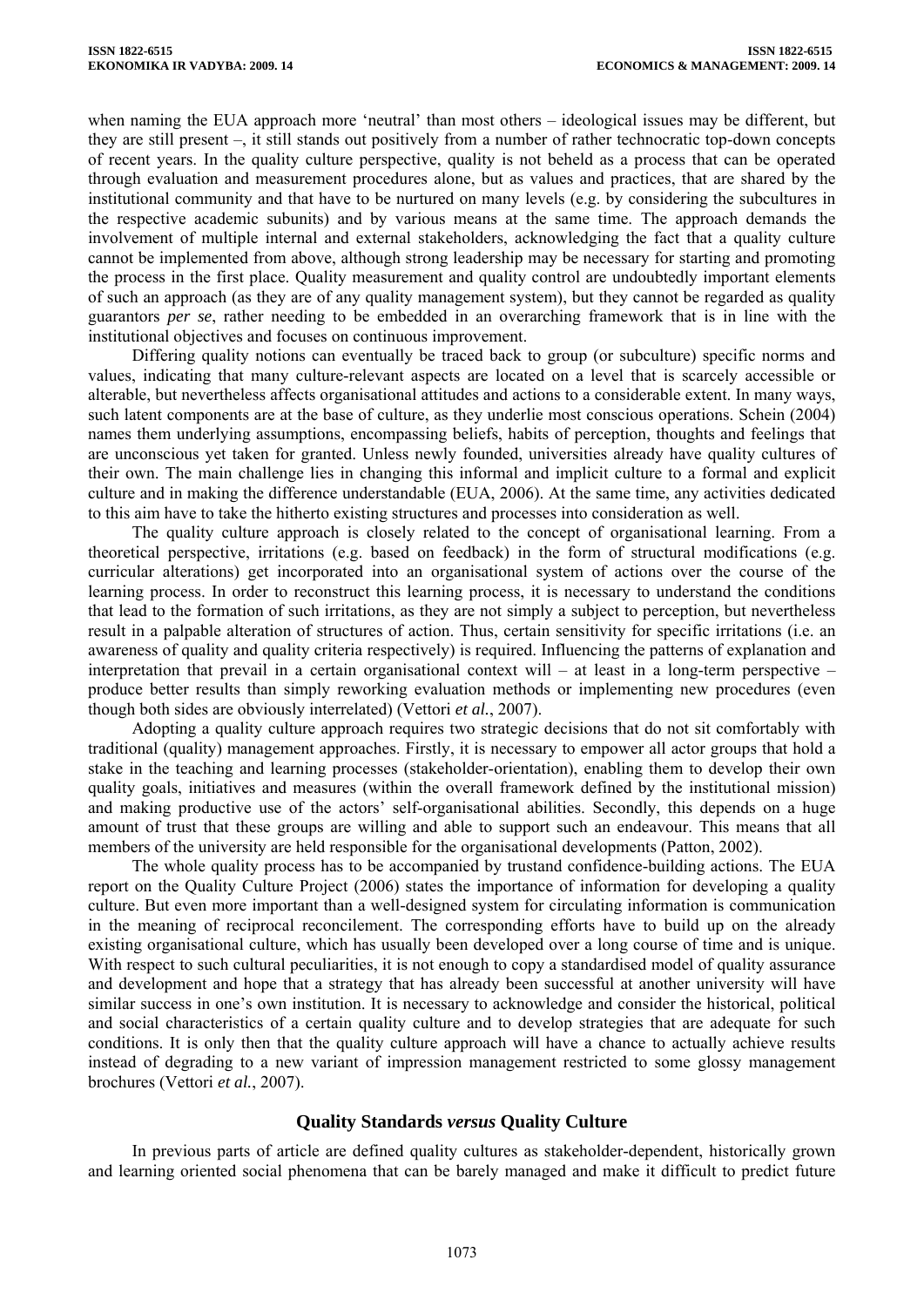developments. Such a participative quality culture is never homogeneous since it reflects the complexity of the interactions and interpretation the culture(s) emerge(s) from. Interventions are possible, but often only in an indirect way that takes localised and sub-cultural differences into account, as the latent premises for perceptions and actions are only slowly changing and cannot be directly tackled (Lueger & Vettori, 2008).

As a consequence, focusing on sustainable internal developments will demand a strategy which basically understands central management as a function for supporting the other institutional actors developing and unfolding their potentials. Such a strategy has to take the factual heterogeneity (i.e. subcultures) of larger universities into account and emphasises localised and customised quality strategies. As paradoxical as it may seem, within such a framework, standards can even lead to more flexibility and inspire innovation instead of streamlining and homogenising individual efforts and thus losing much needed social acceptance. Elements of this type of strategy may include (Lueger & Vettori, 2008):

- Harmonising general (institutional) and local standards; general standards may work primarily as guidelines for orientation which have to be locally adapted and implemented;
- Involving all actors with serious claims, concerns and issues in negotiating and defining standards; here, the crucial factor is a common understanding of such standards, which can only be achieved through processes of continuous, reciprocal communication;
- Delegating responsibility (autonomisation of quality development) and empowering stakeholders to develop their own goal and measures; this may well increase the commitment of the actors involved, even though the decentralised objectives and actions must fit into the overall mission/framework;
- Allowing for the possibility that standards may change during various stages of development processes; this will require sufficient leeway for decision-making and an avoidance of inflexible process standardisations;
- Emphasising the signal function of standards; basically it is not the university management or some specialised quality assurance unit that 'produces' quality, but various other actors (students, teachers, researchers, administrators etc.). Used in a certain way, quality standards can sensitise them towards certain problems and raise quality awareness;
- Considering latent and symbolic aspects of standards; quality standards will be interpreted ('read') and used in different ways and on different levels – it is important to acknowledge the fact that implementing them can have effects other than the most obvious or desired ones and to make provision for dealing with subsequent difficulties.

### **Conclusions**

When implemented by a university, quality enhancement models need to be fitted in sympathetically with the organisation's culture and structures. If embedding is to occur, there needs to be a careful consideration of the opportunity costs of the various options that could bring about the necessary transformative change (Lomas, 2004). The importance of transformative leadership and the creation of a conducive organisational culture are also explored, as are the major indicators of success.

Organisational culture can be considered as the assumptions, beliefs and values of an organisation, with these intangibles being manifested through organisational artefacts such as uniform, jargon, rituals, logos and office furniture. Culture is dynamic and subject to change. Assumptions are often made that there is a definitive and integrative culture that pervades an organisation, whereas it could be more likely that an organisation is composed of a network of different sub-cultures. There is a danger of over-simplifying the notion of culture, both at national and organisational levels, as culture is not necessarily uniform. It is questionable whether the developing standards-based and relatively rigid universalistic quality management system can assess adequately the quality of HEIs which are not standard in terms of their mission statements, aims and objectives, size and nature of student in-take (Lomas, 1999).

The quality culture approach promoted by EUA (EUA 2006, 2005) differs clearly from more traditional quality management strategies, shifting attention to more development-oriented and value-based aspects. The approach demands the involvement of multiple internal and external stakeholders, underlining the fact that a quality culture cannot be implemented from above, yet on the other hand ambivalently stating that strong leadership may be necessary for starting and promoting the process in the first place (Lueger, Vettori, 2008). It is just this ambivalence concerning the relationship of top-down and bottom-up ideas (or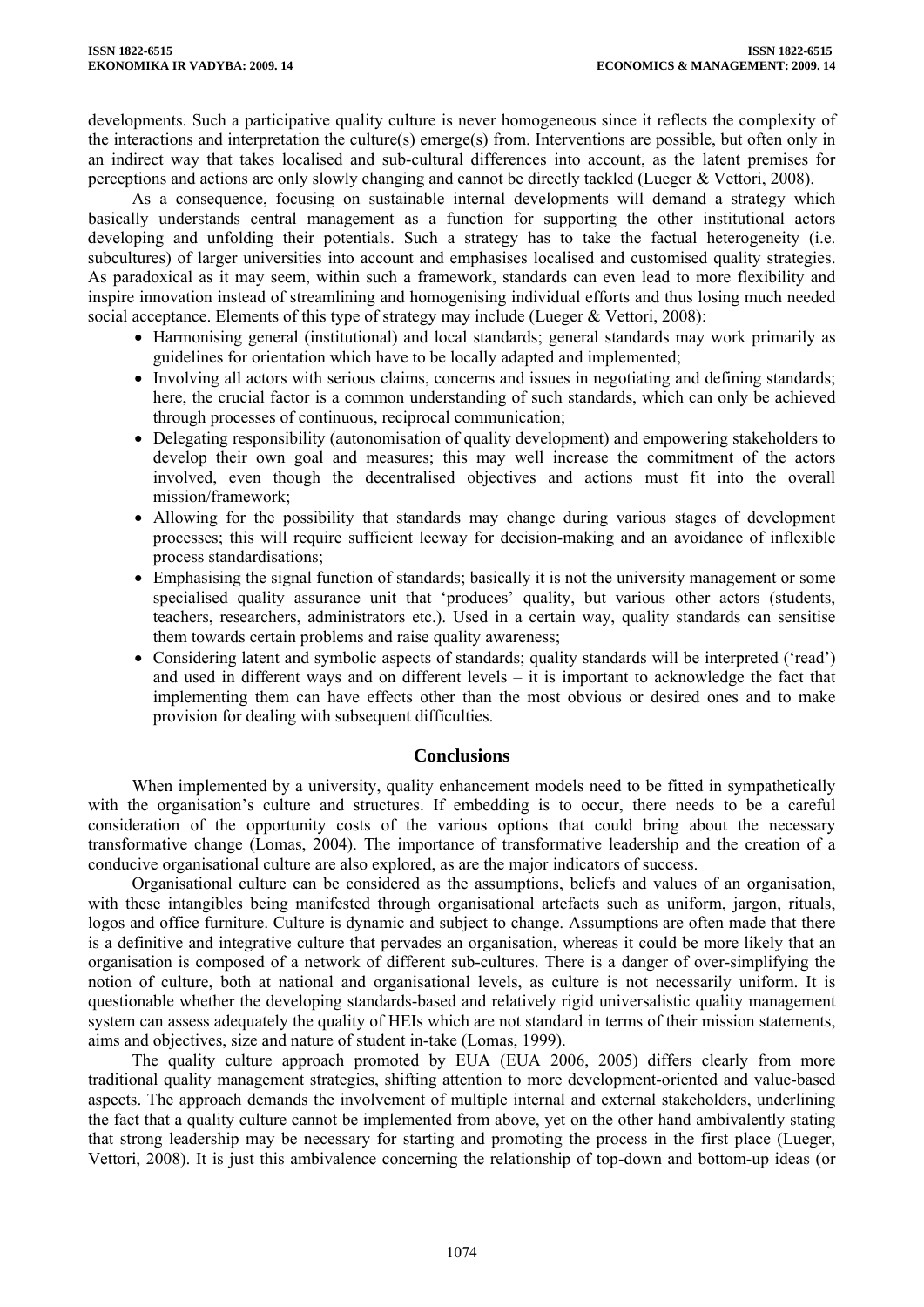differing management ideologies, respectively) that will pose one of the major challenges for the approach in future years.

Different types of standards are differently suited for supporting and influencing quality assurance and quality development and we should pay more attention to the ways they are adopted in order to realise the overall objective. Even if the quality culture approach may basically be a tool for analysing 'who we are' instead of 'who we want to be' (Harvey, Stensaker, 2007), tackling the latter question is not beyond our influence. Dealing with quality standards in a cautious, reflexive and productive manner is certainly a step in a promising direction (Lueger, Vettori, 2008).

#### **References**

- 1. Ahmed, P. K., & Loh, Y. E., & Zairi, M. (1999). Cultures for continuous improvement and learning. Total Quality Management, 10 (4 & 5), 426-434.
- 2. Barnett, R. (1992). Improving Higher Education. Buckingham: SRHE/Open University Press.
- 3. Baron, A. (1994). Winning ways with culture. Personnel Management, 10, 64-68.
- 4. Bax, E. (1991). Organisation culture and organisation development. International Journal of Information Resource Management, 2 (4), 4-13.
- 5. Boaden, R. J., & Dale, B. G. (1992). Teamwork in services: quality circles by another name? International Journal of Service Industry Management, 4 (1), 5-24.
- 6. Brennan, J., & Shah T. (2000). Quality assessment and institutional change: Experiences from 14 countries. Higher Education, 40, 331-349.
- 7. Colling, C., & Harvey, L. (1995). Quality control, assurance and assessment the link to continuous improvement. Quality Assurance in Education, 3 (4), 30-34.
- 8. EUA European University Association. (2005). Developing an internal Quality Culture in European Universities. Report on the Quality Culture Project 2002-2003. Brussels.
- 9. EUA European University Association. (2006). Quality Culture in European Universities: A bottom-up approach. Report on the three rounds of the Quality Culture project 2002-2006. Brussels.
- 10. EUA European University Association. (2007). Embedding quality culture in higher education. A selection of papers from the 1st European Forum for Quality Assurance (Brussels, EUA). Accessed on 10 February 2009 at [http://www.eua.be/fi leadmin/user\\_upload/fi les/Publications/EUA\\_QA\\_Forum\\_publication.pdf](http://www.eua.be/fi%20leadmin/user_upload/fi%20les/Publications/EUA_QA_Forum_publication.pdf)
- 11. Fullan, M. (2001). The New Meaning of Educational Change. London: Routledge Falmer.
- 12. Gordon, G. (2002). Leadership and ownership in quality culture. Quality in Higher Education, 8 (1), 97-106.
- 13. Green, D. (1994). What is quality in higher education? Concepts, policy and practice. In D. Green (Ed.), What is Quality in Higher Education? Buckingham: SRHE and Open University Press.
- 14. Harvey, L., & Green, D. (1993). Defining Quality, Assessment and Evaluation in Higher Education, 18 (1), 9-34.
- 15. Harvey, L., & Stensaker, B. (2007). Quality culture: understandings, boundaries and linkages. Paper presented at the 29th EAIR FORUM, Innsbruck, Austria, 26-29 August.
- 16. Hildebrandt, S., Kkistensen, K., Kanji, G. & Dahlgaard, J.J. (1991). Quality culture and TOM. Total Quality Management, 2 (1), 1-15.
- 17. Ho, S. & Wearn, K. (1996). A higher education TQM excellence model: HETQMEX. Quality Assurance in Education, 4 (2), 35-42.
- 18. Hodson, P. & Thomas, H. (2003). Quality assurance in Higher Education: Fit for the new millennium or simply year 2000 compliant? Higher Education, 45, 375-387.
- 19. Hofstede, G., Neuijen, B., Ohayv, D. & Sanders, G. (1990). Measuring organisational cultures: a qualitative and quantitative study across twenty cases. Administrative Science Quarterly, 35 (2), 286-316.
- 20. Katiliūtė, E. (2008). Quality assurance in teaching: feedback from students. In Global Cooperation in Engineering Education: Innovative Technologies, Studies and Professional Development: international conference proceedings, October 2-4, 2008. (p. 181-185). Kaunas: Technologija.
- 21. Lagrosen, S., & Seyyed-Hashemi, R., & Leitner, M. (2004). Examination of the dimensions of quality in higher education. Quality Assurance in Education, 12 (2), 61-69.
- 22. Lomas, L. (1999). The culture and quality of higher education institutions: examining the links. Quality Assurance in Education, 7 (1), 30-34.
- 23. Lomas, L. (2002). Does the development of mass education necessarily mean the end of quality? Quality in Higher Education, 8 (1), 71-80.